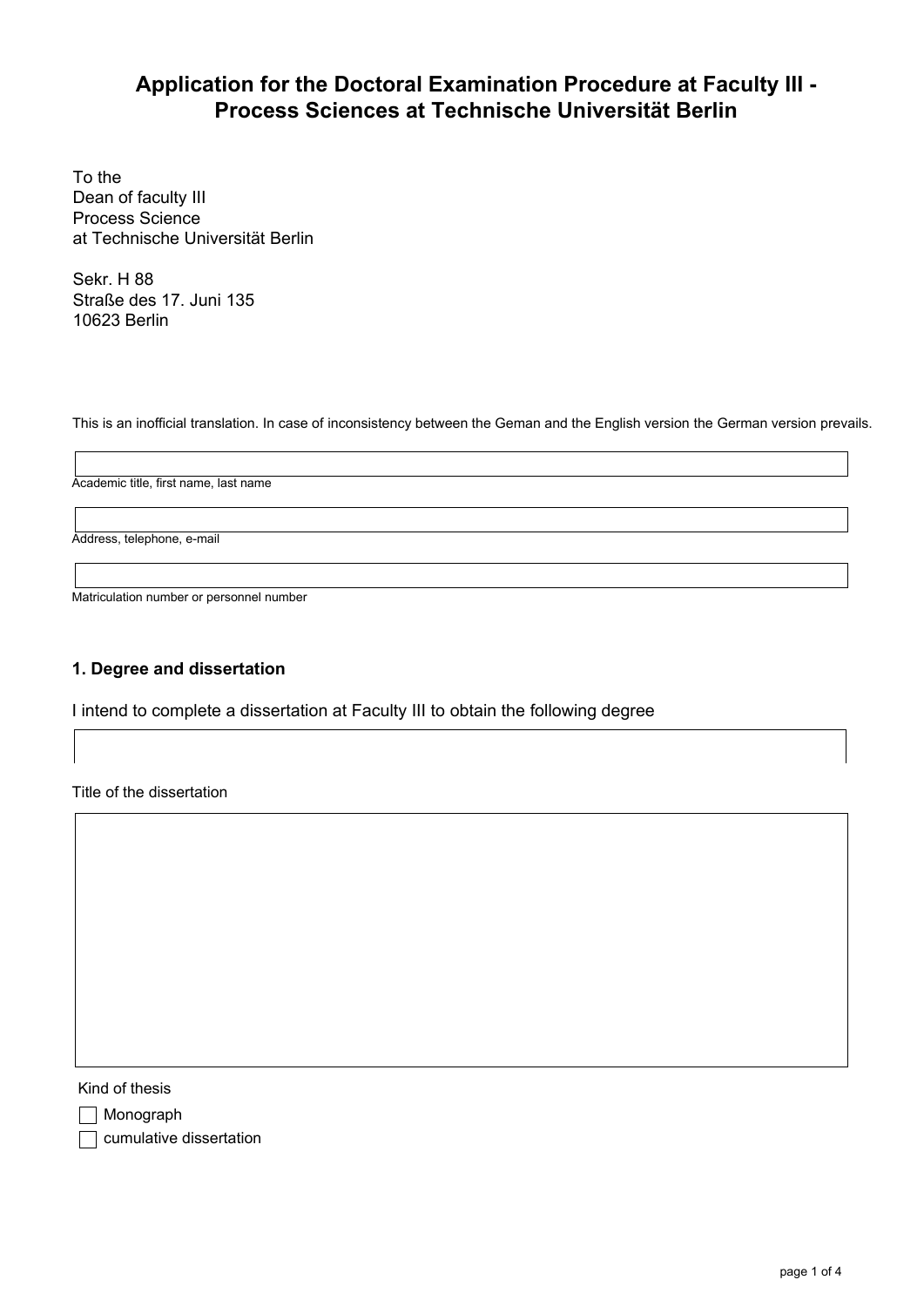# 2. Previous publications

The dissertation or parts of it was/were

Information on previous publications or on the cumulative dissertation according to  $\S2$  (4) PromO (as well as, if applicable, the information of Faculty III on cumulative doctorates) were attached. A list of prior publications and one copy of each according to  $\S5$  (1) No. 5 PromO were also enclosed. Please note according to  $\S 6$  (3) PromO: If one or more reviewers are at the same time co-authors of the research results or other work of the doctoral candidate, it must be ensured that the doctoral committee consists of at least the same number of members who are not co-authors at the same time. Please also note the regulations on cumulative dissertations in the currently valid implementation [regulations.](https://www.tu-berlin.de/fak_3/menue/forschung/promotionhabilitation/parameter/en/)

## 3. **Proposal for the appointment of reviewers** (**[§5 \(2\) Doctoral Regulations](https://www.tu-berlin.de/fak_3/menue/forschung/promotionhabilitation/parameter/en/)**)

**Please note:** At least two reviewers are appointed. Of these, at least one reviewer must be a full professor at Faculty III. At least one reviewer of the committee shall be external and not a member of the TU Berlin.

I propose the following reviewers

(if you propose **external** reviewers please specify the address, phone number and e-mail)

As the chairman or chairwoman of the dissertation committee I propose

Academic title, first name, last name

The chairman or chairwoman of the dissertation committee must be a full professor or a postdoctoral research group leader at Faculty III of TU Berlin. Regulations about the chairperson of doctoral committees and reviewers are set out in [§6 \(3\) of the Doctoral Regulations.](https://www.tu-berlin.de/fak_3/menue/forschung/promotionhabilitation/parameter/en/)

#### 4. Dissertation process at other universities

University and Faculty (if not Fac. III) where I already applied for pursuing a doctorate or for a doctoral examination procedure

Specification of former application, and date of application

In case of former applications: title of the dissertation and result of the doctoral procedure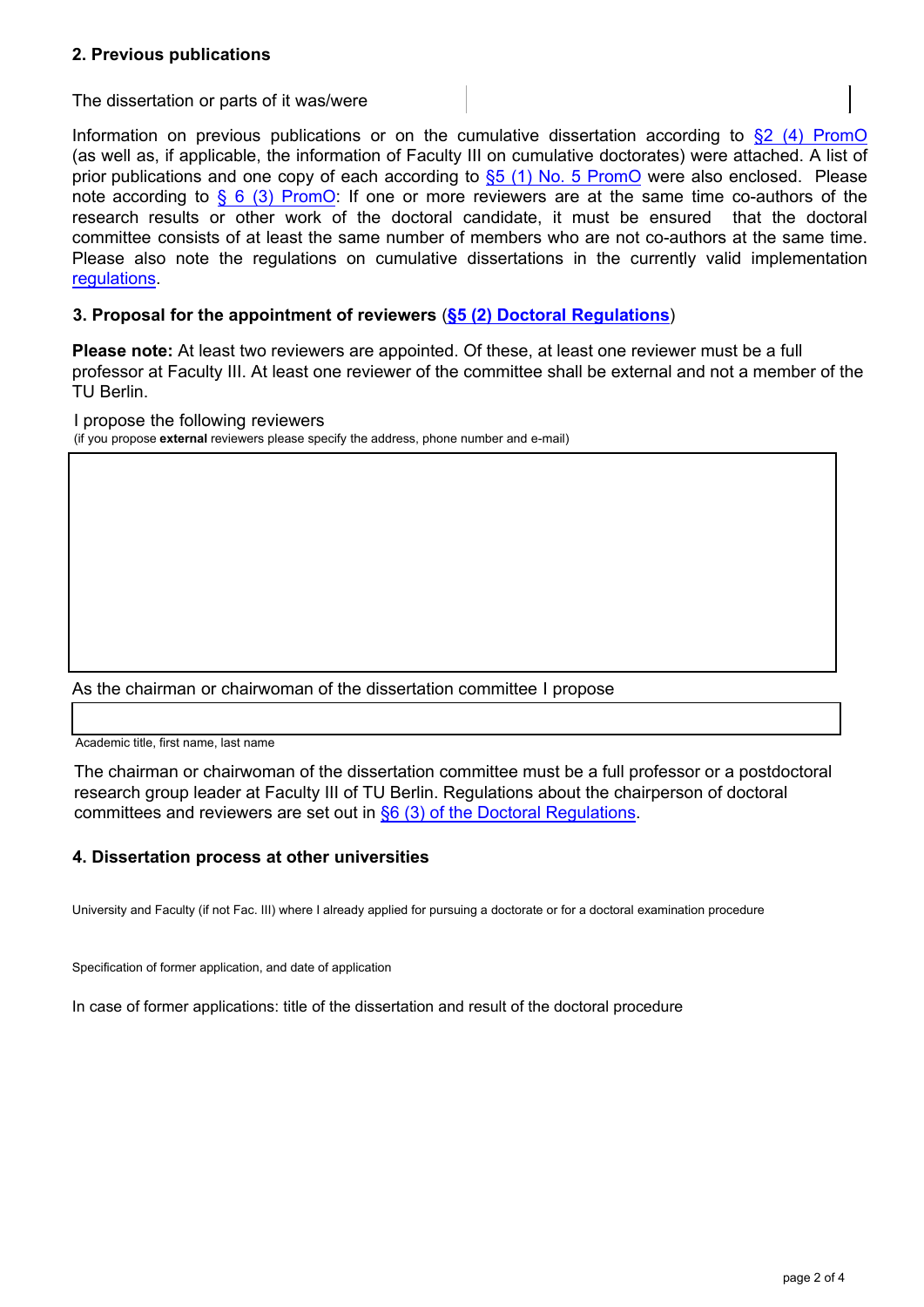#### 5. Previous studies in higher education

(if not specified yet in the application to commence the doctoral procedure)

I have completed the following university degrees (starting with the highest degree). Please use a separate sheet for further degrees.

| Program     |  |
|-------------|--|
| Minor       |  |
| Degree      |  |
| Institution |  |
|             |  |
| Program     |  |
| Minor       |  |
| Degree      |  |
| Institution |  |

### 6. Signature

Date, signature of applicant

# 7. Specifications according to [§5 \(1\) of the Doctoral Regulations](https://www.tu-berlin.de/fak_3/menue/forschung/promotionhabilitation/parameter/en/)

to no. (1): I hereby declare that I am aware of the c[urrent Doctoral Regulations of Faculty III](https://www.tu-berlin.de/fak_3/menue/forschung/promotionhabilitation/parameter/en/) of September 22th 2021.

to no. (5) : I hereby declare that I provided all previous publications related to the dissertation, coauthors and a presentation of my own contribution (essential pieces) according to  $\S2$  (4) of the [Doctoral Regulat](https://www.tu-berlin.de/fak_3/menue/forschung/promotionhabilitation/parameter/en/)**ions.**

to no. (7) : I hereby declare that I presented all former applications of commencing the doctoral procedure as well as applications for being accepted as a doctoral candidate under (2) and (4).

Date, signature of applicant

to no. (6): I hereby declare in lieu of oath that I have written this dissertation independently. All sources and aids used are listed and the information on the personal contributions in the case of co-authorship is correct.

Date, signature of applicant

Do you agree that your personal information on page 1 may be used by TU Berlin (i.e. for evaluation) after you finished the doctorate procedure?